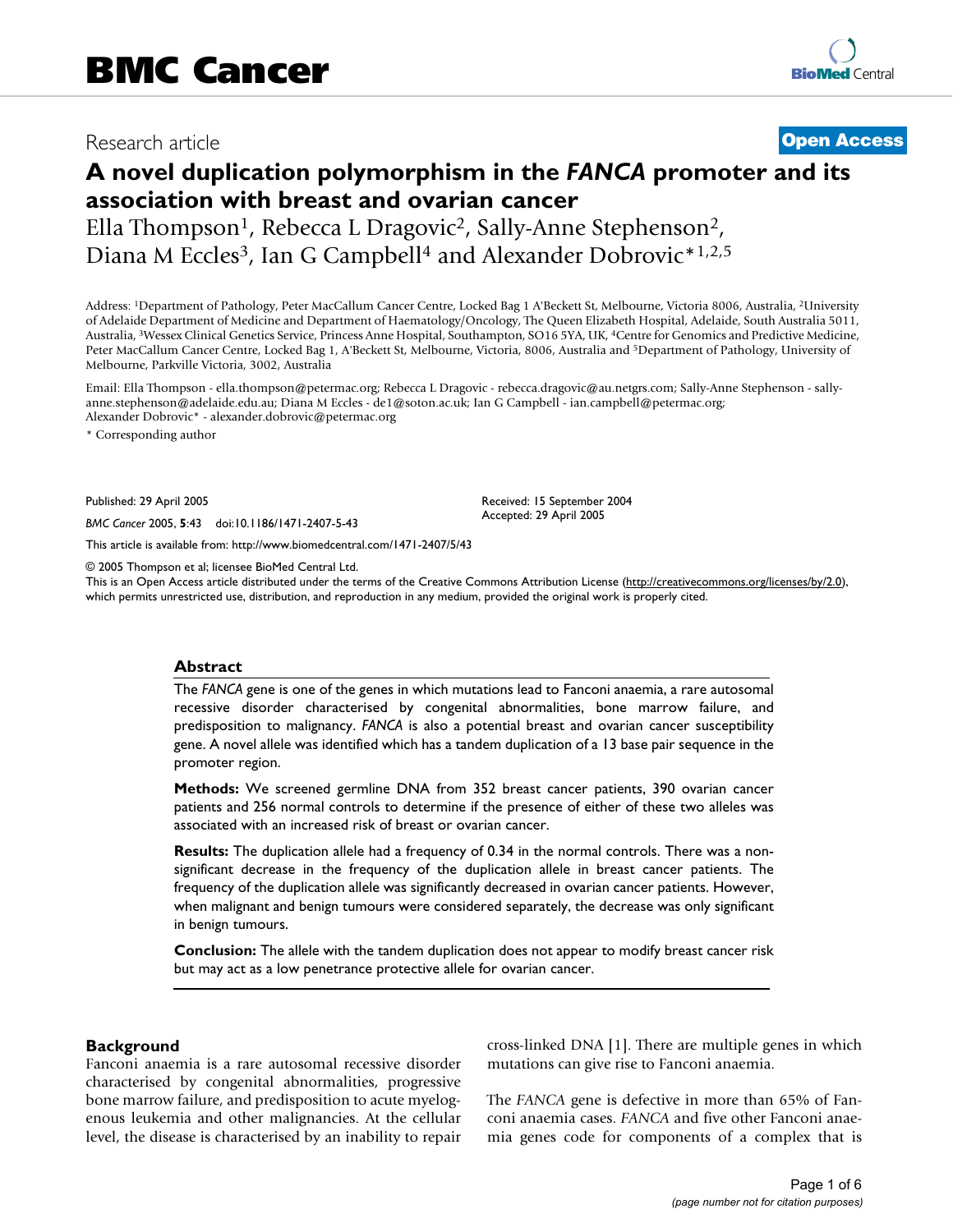required for the ubiquitination of FANCD2 in response to DNA damage. Ubiquitinated FANCD2 is targeted to nuclear foci of DNA repair proteins including BRCA1 and RAD51 (reviewed in [2]). The complex also interacts directly with the FANCD1 protein [3]), now known to be the product of the breast and ovarian cancer predisposition gene, *BRCA2* [4]. As individuals heterozygous for *BRCA2* mutations have a high lifetime risk of acquiring breast and ovarian cancer, it is likely that alterations in other Fanconi anaemia genes might be associated with an increased risk of breast and ovarian cancer.

In human breast and ovarian cancers, recurrent loss of heterozygosity has been shown to occur on the long arm of chromosome 16 [5,6] and is localised to 16q24.3 [7-9]. This suggests the presence of one or more tumour suppressor genes in this region. However, no recurrent tumour-specific mutations in any of the 16q24.3 candidate tumour suppressor genes assessed for mutations have been reported in breast tumours (e.g. [10-12]).

*FANCA* localises to 16q24.3 [13] and is a plausible tumour suppressor gene candidate because of its role in the repair of DNA damage. Cleton-Jansen et al [14] did not detect any mutations in 19 cases of breast cancer with 16q24.3 loss of heterozygosity and concluded that *FANCA* was not the tumour suppressor gene underlying 16q24.3 loss of heterozygosity. Nevertheless, *FANCA* remains an attractive candidate as either a cancer predisposition gene or a target of genetic or epigenetic inactivation in sporadic tumours.

While screening the *FANCA* promoter region by single strand conformation analysis, we identified a polymorphism in the *FANCA* promoter region. As promoter polymorphisms can alter the transcription or regulation of a gene, we sought to determine whether one of these two alleles might be associated with an altered risk of developing breast or ovarian cancer.

## **Methods** *Subjects*

All breast cancer cases were systematically ascertained through breast clinics in the Wessex region of southern England as described previously [15,16] These cases were selected on the basis of an age at onset under 40 years, a family history of breast/ovarian cancer (defined as two or more cases of breast/ovarian cancer in a first or second degree female relative) or bilateral breast cancer irrespective of family history or age at onset. Family histories were verified as far as possible from medical records and death certificates. Blood was taken from all recruits who consented to molecular analysis for breast cancer predisposition genes. The age range of the breast cancer participants was 19–76 with a mean age of 40 years

Details of the ovarian tumour cases have been described previously [17,18]. Briefly, cases of ovarian tumours were ascertained from women undergoing primary surgery in hospitals from southern England between 1993–1998. A specialist gynaecological pathologist confirmed the histological diagnosis for each tumour. A total of 390 ovarian tumours were included in the study consisting of 313 malignant (127 serous, 82 endometrioid, 42 mucinous, 13 clear cell, 49 undifferentiated adenocarcinomas), 15 borderline tumours (11 mucinous, 4 serous) and 62 benign tumours (18 fibromas, 26 serous, 18 mucinous). The age range of the ovarian cancer patients was 23–90 with a mean of 62 years.

The controls represent the population from which the cases arose and consisted of 256 Caucasian female volunteers who were either patients attending for non-neoplastic disease conditions or staff at the Princess Anne Hospital, Southampton. The age of the controls ranged from 18 – 84 with a mean age of 39 years. Both control and cancer groups were drawn from the same geographical area. Epidemiological data such as reproductive factors, oral contraceptive use, smoking and obesity were not available for any of the cancer or control groups. We have obtained approval for this research from the appropriate ethics committees and are in compliance with the Helsinki Declaration.

## *Molecular genetic analysis*

DNA for genotyping was prepared from the peripheral blood samples of patients and controls. The region containing the duplication was amplified using the primers 5'CCAAACGCAAAAACTACCTCACCG3' and 5'CGCTGCCTTCCTATTGGCTGC3'. Fifty ng of DNA was used in a 25 µl reaction using 0.5 U HotStarTaq (Qiagen, Hilden, Germany), 200 nM of each of the primers, 800 µM total nucleotides in the buffer supplied by the manufacturer (Qiagen) and 1.5x Q solution (Qiagen). Cycling conditions were 15 min at 95°C, 11 cycles of 95°C/45 s, 60°-50°C/45 s (decreasing by 1°C per cycle), 72°C/45 s, followed by 34 cycles of 95°C/45 s, 50°C/45 s, 72°C/45 s and finally 10 min at 72°C. The PCR primers amplified a 151 base pair product for allele 1 and a 164 base pair product for allele 2. The products were separated by electrophoresis on 3% agarose gels. PCR products from the three genotypes were sequenced on the ABI Prism 3100 Genetic Analyser (Applied Biosystems, Foster City, CA) using BigDye Terminator v3.1 chemistry (Applied Biosystems).

## *Statistical analysis*

The Hardy-Weinberg equilibrium was assessed by the standard methods. The data were considered using models assuming dominant inheritance (i.e., women with one or two duplication alleles had the same relative hazard),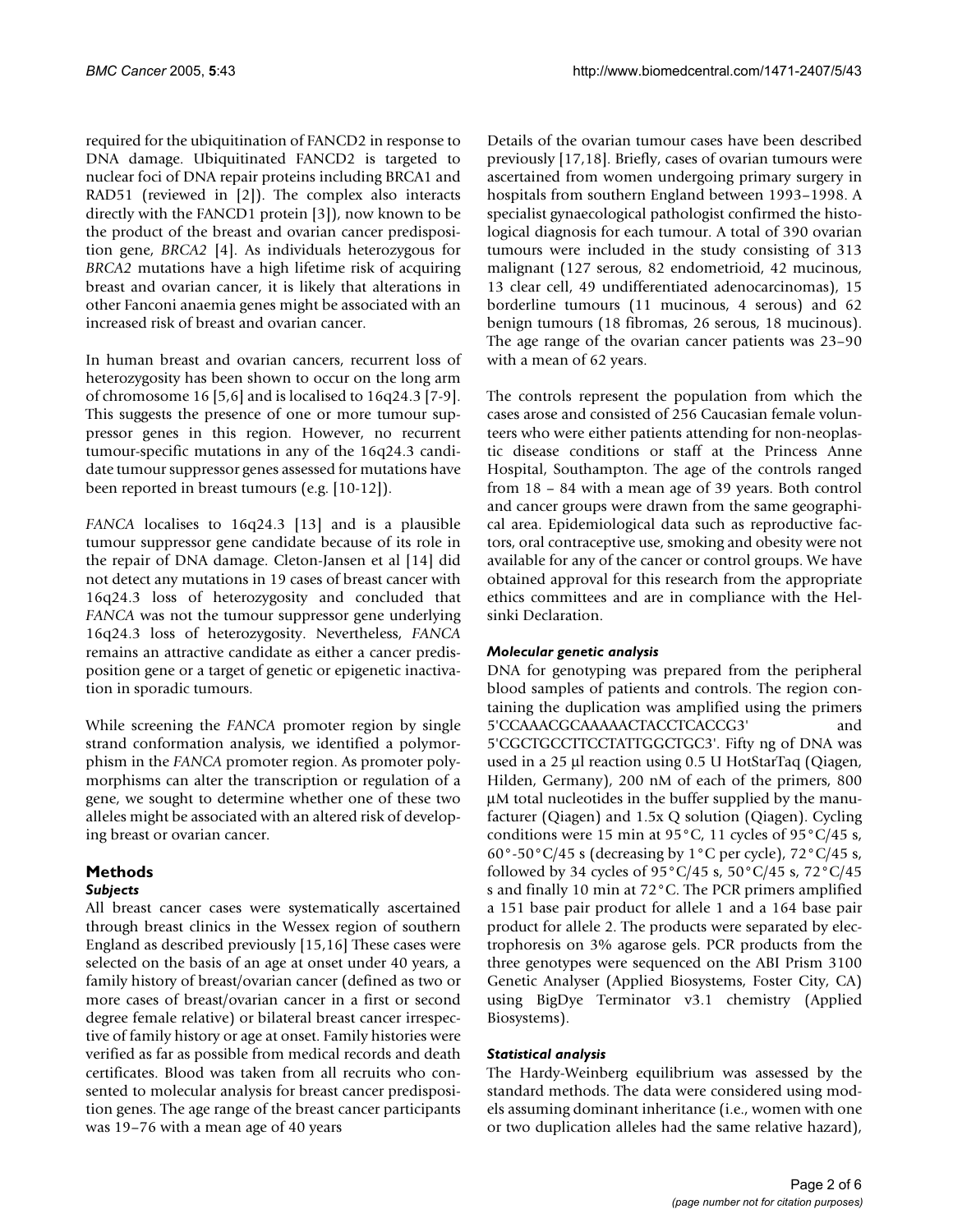acatGGCCACGACGCAAGGCCACGACGCAAggcctcgacctgaggggcgtggcctggccgccg ccaacgggtgtgcgcgcctggccgcagccaataggaaggcagcgcgggctcgggcgcaggg*ag ccgccggggctgtaggcgccaaggccATGTCCGACTCGTGGGTCCCGAACTCCGCCTCGG*

#### **Figure 1**

**Sequence of** *FANCA* **promoter allele in the polymorphic region.** Allele 1 has a single copy of a 13 base pair sequence. This has been defined as GGCCACGACGCAA in accordance with current nomenclature for mutations [21] although it could theoretically be GCCACGACGCAAG or CCACGACGCAAGG. Allele 2 has two tandemly arranged copies of this sequence. The 13 base pair sequence is located at -98 to -110 bases upstream of the beginning of transcription as defined by the NCBI reference sequence NM\_000135.1. Exon 1 is in bold and the coding sequence in capitals.

codominant inheritance (i.e., the relative hazard differed between women with one duplication allele compared with those with two duplication alleles), or recessive inheritance (i.e., only women with two duplication alleles were at increased risk). For all analyses, the control subjects were treated as a single group without stratification. Fisher's Exact test using Instat 3.01 software (Graphpad Software) was used to calculate the significance (*p* value) and odds ratio (OR) with a 95% confidence interval. All statistical calculations were two-sided and *p* values were considered statistically significant when less than 0.05.

## **Results**

#### *Identification of the* **FANCA** *promoter polymorphism*

We identified a polymorphism in the *FANCA* promoter region using single strand conformation analysis. Variant bands were purified by PCR amplification from a band stab and sequenced in both directions directly from the PCR product. Comparison of the sequences obtained for each band and the sequence of the *FANCA* promoter (Genbank Accession AC005360) showed that the variation in the patterns was due to the presence of either a single or duplicated 13 base pair sequence.

The 13 base pair sequence is located at -98 to -110 bases upstream of the beginning of transcription as defined by the NCBI reference sequence for *FANCA* (NM 000135.1 23-Dec 2003). The translation start site is 32 base pairs further downstream (Figure 1). Allele 1 has a single copy of the sequence GGCCACGACGCAA. Allele 2 has two tandemly arranged copies of this sequence. Interestingly, the sequence immediately downstream of the 13 base pair sequence, GGCCtCGACctgA shows considerable homology to the 13 base pair sequence (divergent nucleotides in lower case).

*Case control study of the FANCA promoter polymorphism* We designed a PCR assay in which both alleles are amplified simultaneously using a set of primers flanking the polymorphism (Figure [2\)](#page-3-0). The frequency of the polymorphism was determined in breast cancer patients, ovarian cancer patients and controls to assess if the presence of either allele was associated with a predisposition to breast or ovarian cancer.

Table [1](#page-3-1) shows the distribution of genotypes in the breast and ovarian cancer patients and the controls. The distribution of the genotypes within each of the groups did not deviate significantly from those expected under Hardy-Weinberg equilibrium.

The frequency of the duplication allele (allele 2) in the breast cancer patients was not significantly different from the controls  $(0.32 \text{ versus } 0.34, p = 0.53)$ . The distribution of genotypes in the breast cancer cases was similar to the controls. The genotype distribution was similar when stratifying the breast cancers according to the selection criteria although the frequency of the 12 and 22 genotypes showed a non-significant elevation among the family history group.

The frequency of the duplication allele in the ovarian cancer patients was 0.29 which was significantly different from the controls ( $p = 0.048$ ). In addition, the ovarian cancer patients had a nominally significant decrease in the number of 12 and 22 genotype carriers compared to the controls ( $p = 0.05$ ) suggesting that the duplication may be protective for the disease with an odds ratio of 0.72 (95% CI, 0.53–0.99). All subgroups of the ovarian cancer patients showed a reduced frequency of 12 and 22 genotypes, with the exception of patients with borderline tumours and clear cell carcinomas. However, the number of cases in these latter categories was very small. Interest-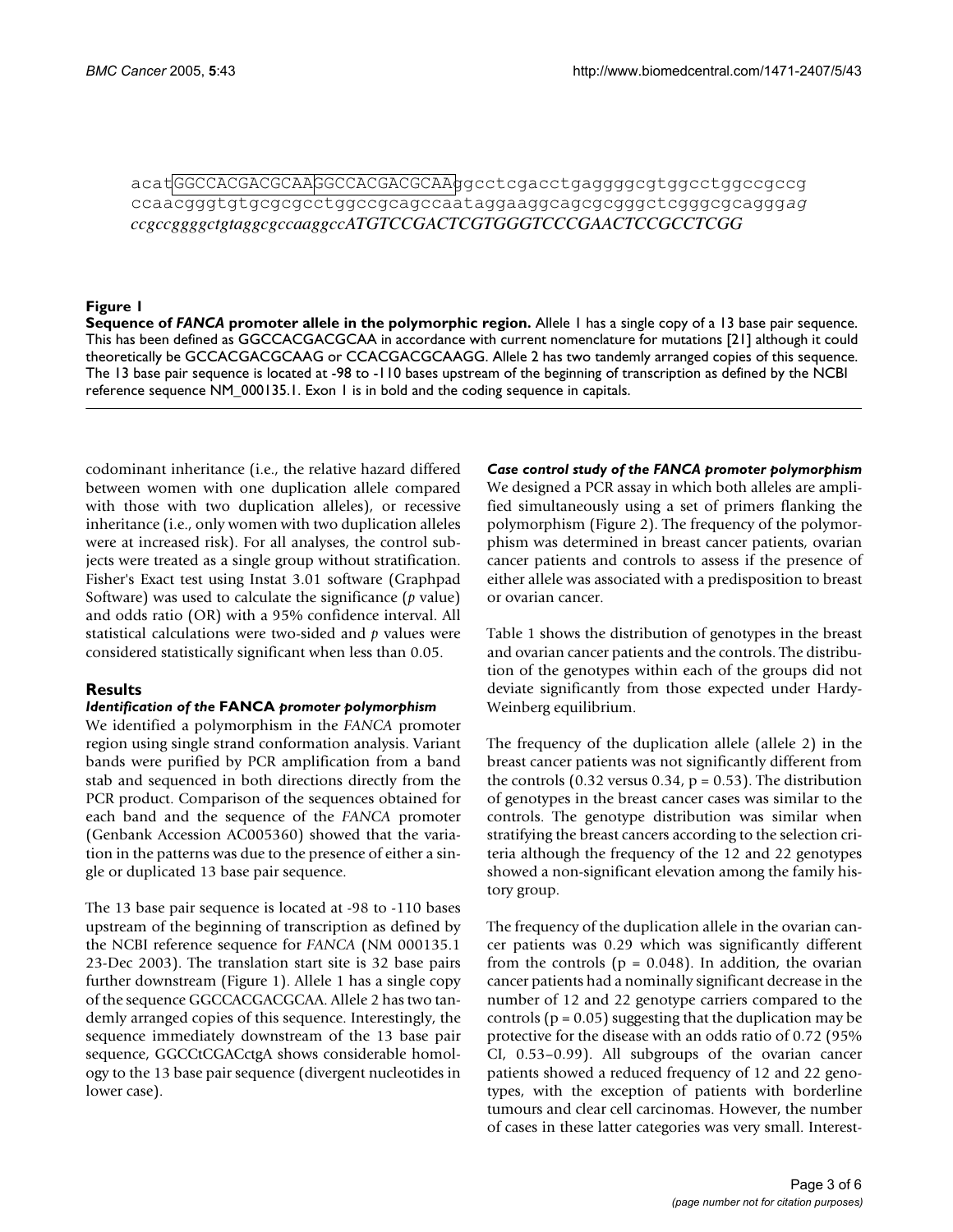<span id="page-3-0"></span>

#### Figure 2

**Genotyping the FANCA promoter polymorphism by PCR.** Allele 1 amplifies as a band of 151 base pair, allele 2 as a band of 164 base pair. The 3 genotypes are readily distinguishable on a 3 % agarose gel run at 100 V for 1 hour. Homozygous samples for both allele 1 and allele 2 are shown as are heterozygous samples which have both bands.

| <b>Study Group</b>         | No.             | $\mathbf{H}$ | 12         | 22        | $12 + 22$  |                      |                          |
|----------------------------|-----------------|--------------|------------|-----------|------------|----------------------|--------------------------|
|                            |                 | n (%)        | n (%)      | n (%)     | n (%)      | p value <sup>a</sup> | OR <sup>b</sup> (95% CI) |
| Control                    | 256             | 112(43.8)    | 115(44.9)  | 29(11.3)  | 144 (56.2) |                      |                          |
| <b>All Breast Cancer</b>   | 352             | 164 (46.6)   | 150 (42.6) | 38 (10.8) | 188(53.4)  | 0.51                 | $0.89(0.64 - 1.23)$      |
| Diagnosis $\leq 40$ years  | 203             | 104(51.2)    | 79 (38.9)  | 20(9.9)   | 99 (48.8)  | 0.13                 | $0.74(0.51 - 1.07)$      |
| <b>Family History</b>      | 105             | 39(37.1)     | 53 (50.5)  | 13 (12.4) | 66 (62.9)  | 0.29                 | $1.32(0.83 - 2.10)$      |
| <b>Bilateral Disease</b>   | 44              | 21(47.7)     | 18(40.9)   | 5(11.4)   | 23(52.3)   | 0.63                 | $0.85(0.45 - 1.62)$      |
| <b>All Ovarian Tumours</b> | 390             | 202(51.8)    | 153 (39.2) | 35(9.0)   | 188(48.2)  | 0.05                 | $0.72(0.53 - 0.99)$      |
| All Malignant              | 313             | 157 (50.2)   | 126(40.2)  | 30(9.6)   | 156 (49.8) | 0.13                 | $0.77(0.55 - 1.08)$      |
| Serous                     | 127             | 62(48.8)     | 52 (40.9)  | 13(10.2)  | 65(51.1)   | 0.38                 | $0.81(0.53 - 1.25)$      |
| Endometrioid               | 82              | 44 (53.6)    | 29 (35.4)  | 9(11.0)   | 38 (46.4)  | 0.13                 | $0.67(0.41 - 1.11)$      |
| <b>Mucinous</b>            | 42              | 23(54.8)     | 16(38.1)   | 3(7.1)    | 19(45.2)   | 0.24                 | $0.64(0.33 - 1.24)$      |
| Clear Cell                 | $\overline{13}$ | 4(30.8)      | 8(61.5)    | (7.7)     | 9(69.2)    | 0.40                 | $1.75(0.52 - 5.83)$      |
| Adenocarcinoma             | 49              | 24 (49.0)    | 21(42.8)   | 4(8.2)    | 25(51.0)   | 0.53                 | $0.81(0.44 - 1.49)$      |
| <b>Borderline</b>          | 15              | 6(40.0)      | 8(53.3)    | 1(6.7)    | 9(60.0)    | 00.1                 | $1.16(0.40 - 3.37)$      |
| Benign                     | 62              | 39 (62.9)    | 19 (30.6)  | 4(6.4)    | 23 (37.0)  | 0.007                | $0.46(0.26 - 0.81)$      |

<span id="page-3-1"></span>**Table 1: The distribution of FANCA promoter polymorphism genotypes in breast and ovarian cancer cases and controls**

Allele 1 corresponds to the single copy allele, allele 2 corresponds to the duplication allele.

aFisher's exact test (two-sided) for the combined 12/22 genotype frequency using the 11 homozygotes as reference.

<sup>b</sup>The odds ratio (OR) and 95% confidence intervals (CI) are shown in parentheses.

ingly, the 62 patients with benign tumours showed a highly significant decrease in the 12 and 22 genotype frequency ( $p = .007$ ) with an odds ratio of 0.46 (95% CI 0.26–0.81).

#### **Discussion**

The identification of *BRCA2* as a member (*FANCD1*) of the Fanconi anaemia group of genes has raised the possibility that variation in other Fanconi anaemia genes may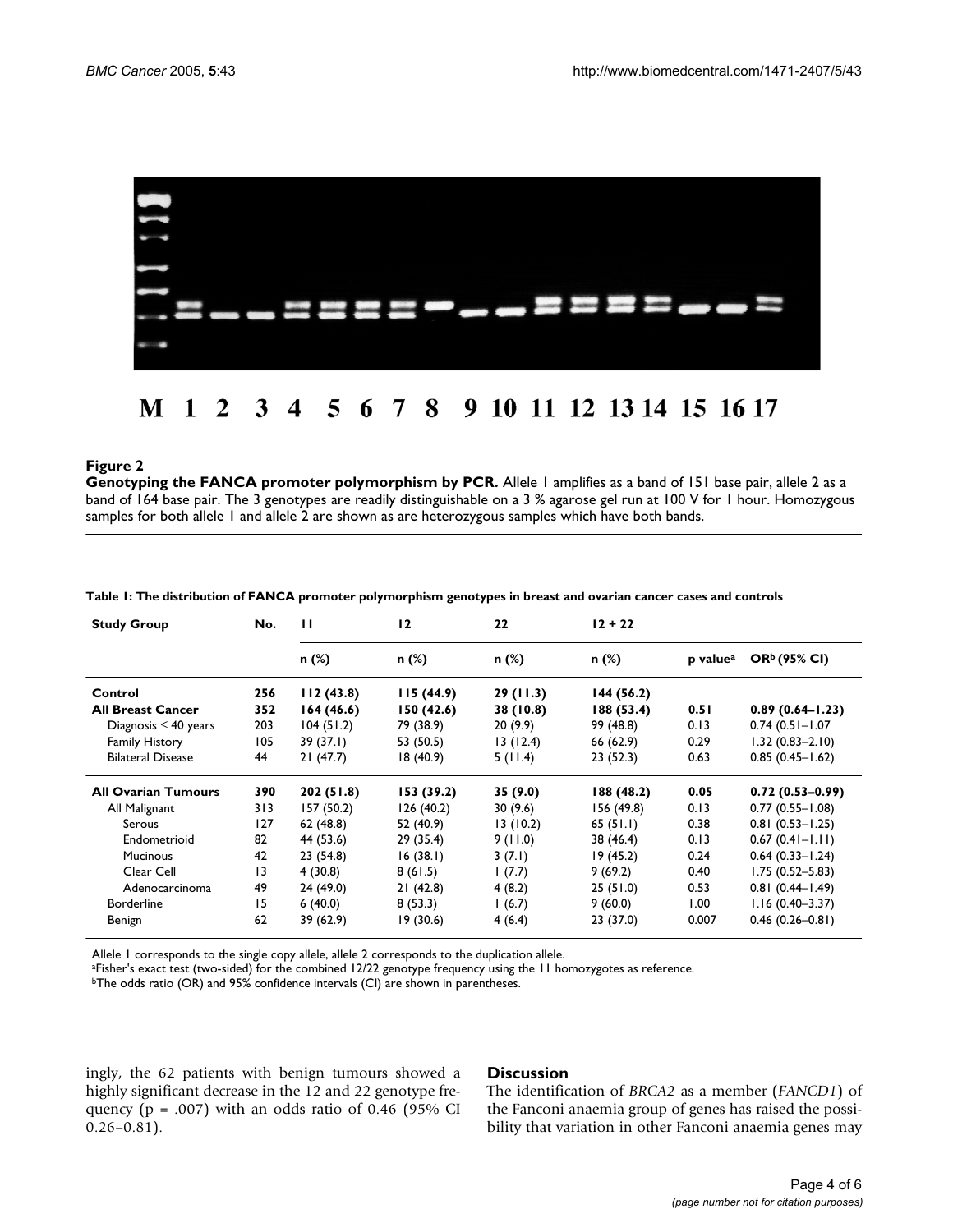predispose to breast or ovarian cancer. The novel 13 base pair duplication allele identified in this study is of interest as even single base changes in promoter sequences can alter regulation of gene expression and contribute to tumorigenesis, particularly if this affects a transcription factor binding site (e.g. [19,20]). As both alleles of the *FANCA* polymorphism are common, it is unlikely that either allele would represent a high penetrance predisposition allele. We therefore undertook a case control study to determine whether either allele might be responsible for a more modest increase in the rate of breast and or ovarian cancer.

Genotyping of the promoter polymorphism in high risk breast cancer patients showing features of genetic predisposition revealed no significant difference in the allele or genotype distribution compared to the normal controls. The study had 80% power to detect an odds ratio of  $\geq 1.6$ for carriers heterozygous for the duplication and an odds ratio  $\geq$  1.9 for carriers homozygous for the duplication. As we could not adjust for known breast cancer risk factors, we cannot exclude the possibility that confounding factors may have led to a type II error. However, confounding due to differences in ethnicity is unlikely as both the cases and controls were residents of the Southampton area, which has a predominantly Anglo-Saxon population. Nevertheless, studies of breast cancer cases selected based on other clinical characteristics, such as postmenopausal onset, may be warranted.

Among the ovarian tumour cases, there was a significant decrease in the frequency of the combined 12 and 22 genotypes, suggesting that allele 2 may protect against ovarian cancer. The trend was particularly evident among the benign tumours ( $p = .0007$ ). However, it is possible that this association represents a type I error due to confounding factors such as ethnicity and the influence of known risk factors such as oral contraceptive use. Consequently, it will be important to replicate our findings in larger population-based case-control studies.

## **Conclusion**

We have identified a novel promoter polymorphism in *FANCA*. It is unknown what biological effect the duplication might have but it may alter the basal rate of transcription or the regulation of transcription. As *FANCA* is likely to function as a tumour suppressor, it is plausible that allelic variants with altered activity may modify cancer risk. This pilot study has provided some evidence of an association with ovarian cancer. Further studies to verify this association are warranted as well as studies involving predisposition to other cancers.

## **Competing interests**

The author(s) declare that they have no competing interests.

## **Authors' contributions**

ET performed the genotyping of the breast and ovarian cancer patients and controls. RD identified the polymorphism and did the initial breast cancer patient genotyping. ET and RD contributed equally to this work. SS was involved in planning through the course of the project and helped prepare the manuscript. DE collected the patients used in this study. IC provided the DNA samples, participated in shaping the study and analysed the results. AD conceived the study, supervised the research and prepared and revised the manuscript.

#### **References**

- 1. Fujiwara Y, Tatsumi M, Sasaki M: **[Cross-link repair in human cells](http://www.ncbi.nlm.nih.gov/entrez/query.fcgi?cmd=Retrieve&db=PubMed&dopt=Abstract&list_uids=894713) [and its possible defect in Fanconi's anemia cells.](http://www.ncbi.nlm.nih.gov/entrez/query.fcgi?cmd=Retrieve&db=PubMed&dopt=Abstract&list_uids=894713)** *J Mol Biol* 1977, **113:**635-649.
- 2. D'Andrea AD, Grompe M: **[The Fanconi anaemia/BRCA](http://www.ncbi.nlm.nih.gov/entrez/query.fcgi?cmd=Retrieve&db=PubMed&dopt=Abstract&list_uids=12509764) [pathway.](http://www.ncbi.nlm.nih.gov/entrez/query.fcgi?cmd=Retrieve&db=PubMed&dopt=Abstract&list_uids=12509764)** *Nat Rev Cancer* 2003, **3:**23-34.
- 3. Hussain S, Witt E, Huber PA, Medhurst AL, Ashworth A, Mathew CG: **[Direct interaction of the Fanconi anaemia protein FANCG](http://www.ncbi.nlm.nih.gov/entrez/query.fcgi?cmd=Retrieve&db=PubMed&dopt=Abstract&list_uids=12915460) [with BRCA2/FANCD1.](http://www.ncbi.nlm.nih.gov/entrez/query.fcgi?cmd=Retrieve&db=PubMed&dopt=Abstract&list_uids=12915460)** *Hum Mol Genet* 2003, **12:**2503-2510.
- 4. Howlett NG, Taniguchi T, Olson S, Cox B, Waisfisz Q, De Die-Smulders C, Persky N, Grompe M, Joenje H, Pals G, Ikeda H, Fox EA, D'Andrea AD: **[Biallelic inactivation of BRCA2 in Fanconi](http://www.ncbi.nlm.nih.gov/entrez/query.fcgi?cmd=Retrieve&db=PubMed&dopt=Abstract&list_uids=12065746) [anemia.](http://www.ncbi.nlm.nih.gov/entrez/query.fcgi?cmd=Retrieve&db=PubMed&dopt=Abstract&list_uids=12065746)** *Science* 2002, **297:**606-609.
- 5. Dutrillaux B, Gerbault-Seureau M, Zafrani B: **[Characterization of](http://www.ncbi.nlm.nih.gov/entrez/query.fcgi?cmd=Retrieve&db=PubMed&dopt=Abstract&list_uids=2170003) [chromosomal anomalies in human breast cancer. A compar](http://www.ncbi.nlm.nih.gov/entrez/query.fcgi?cmd=Retrieve&db=PubMed&dopt=Abstract&list_uids=2170003)ison of 30 paradiploid cases with few chromosome changes.** *Cancer Genet Cytogenet* 1990, **49:**203-217.
- 6. Sato T, Tanigami A, Yamakawa K, Akiyama F, Kasumi F, Sakamoto G, Nakamura Y: **[Allelotype of breast cancer: cumulative allele](http://www.ncbi.nlm.nih.gov/entrez/query.fcgi?cmd=Retrieve&db=PubMed&dopt=Abstract&list_uids=1977515) [losses promote tumor progression in primary breast cancer.](http://www.ncbi.nlm.nih.gov/entrez/query.fcgi?cmd=Retrieve&db=PubMed&dopt=Abstract&list_uids=1977515)** *Cancer Res* 1990, **50:**7184-9.
- 7. Radford DM, Fair KL, Phillips NJ, Ritter JH, Steinbrueck T, Holt MS, Donis-Keller H: **[Allelotyping of ductal carcinoma in situ of the](http://www.ncbi.nlm.nih.gov/entrez/query.fcgi?cmd=Retrieve&db=PubMed&dopt=Abstract&list_uids=7614479) [breast: deletion of loci on 8p, 13q, 16q, 17p and 17q.](http://www.ncbi.nlm.nih.gov/entrez/query.fcgi?cmd=Retrieve&db=PubMed&dopt=Abstract&list_uids=7614479)** *Cancer Res* 1995, **55:**3399-3405.
- 8. Chen T, Sahin A, Aldaz CM: **[Deletion map of chromosome 16q](http://www.ncbi.nlm.nih.gov/entrez/query.fcgi?cmd=Retrieve&db=PubMed&dopt=Abstract&list_uids=8971163) [in ductal carcinoma in situ of the breast: refining a putative](http://www.ncbi.nlm.nih.gov/entrez/query.fcgi?cmd=Retrieve&db=PubMed&dopt=Abstract&list_uids=8971163) [tumour suppressor gene region.](http://www.ncbi.nlm.nih.gov/entrez/query.fcgi?cmd=Retrieve&db=PubMed&dopt=Abstract&list_uids=8971163)** *Cancer Res* 1996, **56:**5605-5609.
- 9. Launonen V, Mannermaa A, Stenback F, Kosma VM, Puistola U, Huusko P, Anttila M, Bloigu R, Saarikoski S, Kauppila A, Winqvist R: **[Loss of heterozygosity at chromosomes 3, 6, 8, 11, 16, and 17](http://www.ncbi.nlm.nih.gov/entrez/query.fcgi?cmd=Retrieve&db=PubMed&dopt=Abstract&list_uids=11104033) in ovarian cancer: correlation to clinicopathological [variables.](http://www.ncbi.nlm.nih.gov/entrez/query.fcgi?cmd=Retrieve&db=PubMed&dopt=Abstract&list_uids=11104033)** *Cancer Genet Cytogenet* 2000, **122:**49-54.
- 10. Moerland E, Breuning MH, Cornelisse CJ, Cleton-Jansen AM: **[Exclu](http://www.ncbi.nlm.nih.gov/entrez/query.fcgi?cmd=Retrieve&db=PubMed&dopt=Abstract&list_uids=9413939)[sion of BBC1 and CMAR as candidate breast tumour-sup](http://www.ncbi.nlm.nih.gov/entrez/query.fcgi?cmd=Retrieve&db=PubMed&dopt=Abstract&list_uids=9413939)[pressor genes.](http://www.ncbi.nlm.nih.gov/entrez/query.fcgi?cmd=Retrieve&db=PubMed&dopt=Abstract&list_uids=9413939)** *Br J Cancer* 1997, **76:**1550-1553.
- 11. Whitmore SA, Settasatian C, Crawford J, Lower KM, McCallum B, Seshadri R, Cornelisse CJ, Moerland EW, Cleton-Jansen AM, Tipping AJ, Mathew CG, Savnio M, Savoia A, Verlander P, Auerbach AD, Van Berkel C, Pronk JC, Doggett NA, Callen DF: **[Characterization and](http://www.ncbi.nlm.nih.gov/entrez/query.fcgi?cmd=Retrieve&db=PubMed&dopt=Abstract&list_uids=9790751) [screening for mutations of the growth arrest-specific 11](http://www.ncbi.nlm.nih.gov/entrez/query.fcgi?cmd=Retrieve&db=PubMed&dopt=Abstract&list_uids=9790751) (GAS11) and C16orf3 genes at 16q24.3 in breast cancer.** *Genomics* 1998, **52:**325-331.
- 12. Kochetkova M, McKenzie OL, Bais AJ, Martin JM, Secker GA, Seshadri R, Powell JA, Hinze SJ, Gardner AE, Spendlove HE, O'Callaghan NJ, Cleton-Jansen AM, Cornelisse C, Whitmore SA, Crawford J, Kremmidiotis G, Sutherland GR, Callen DF: **[CBFA2T3 \(MTG16\) is a](http://www.ncbi.nlm.nih.gov/entrez/query.fcgi?cmd=Retrieve&db=PubMed&dopt=Abstract&list_uids=12183414) [putative breast tumor suppressor gene from the breast can](http://www.ncbi.nlm.nih.gov/entrez/query.fcgi?cmd=Retrieve&db=PubMed&dopt=Abstract&list_uids=12183414)[cer loss of heterozygosity region at 16q24.3.](http://www.ncbi.nlm.nih.gov/entrez/query.fcgi?cmd=Retrieve&db=PubMed&dopt=Abstract&list_uids=12183414)** *Cancer Res* 2002, **62:**4599-4604.
- 13. Pronk JC, Gibson RA, Savoia A, Wijker M, Morgan NV, Melchionda S, Ford D, Temtamy S, Ortega JJ, Jansen S, *et al.*: **Localisation of the Fanconi anaemia complementation group A gene to chromosome 16q24.3.** *Nat Genet* 1995, **1:**338-340.